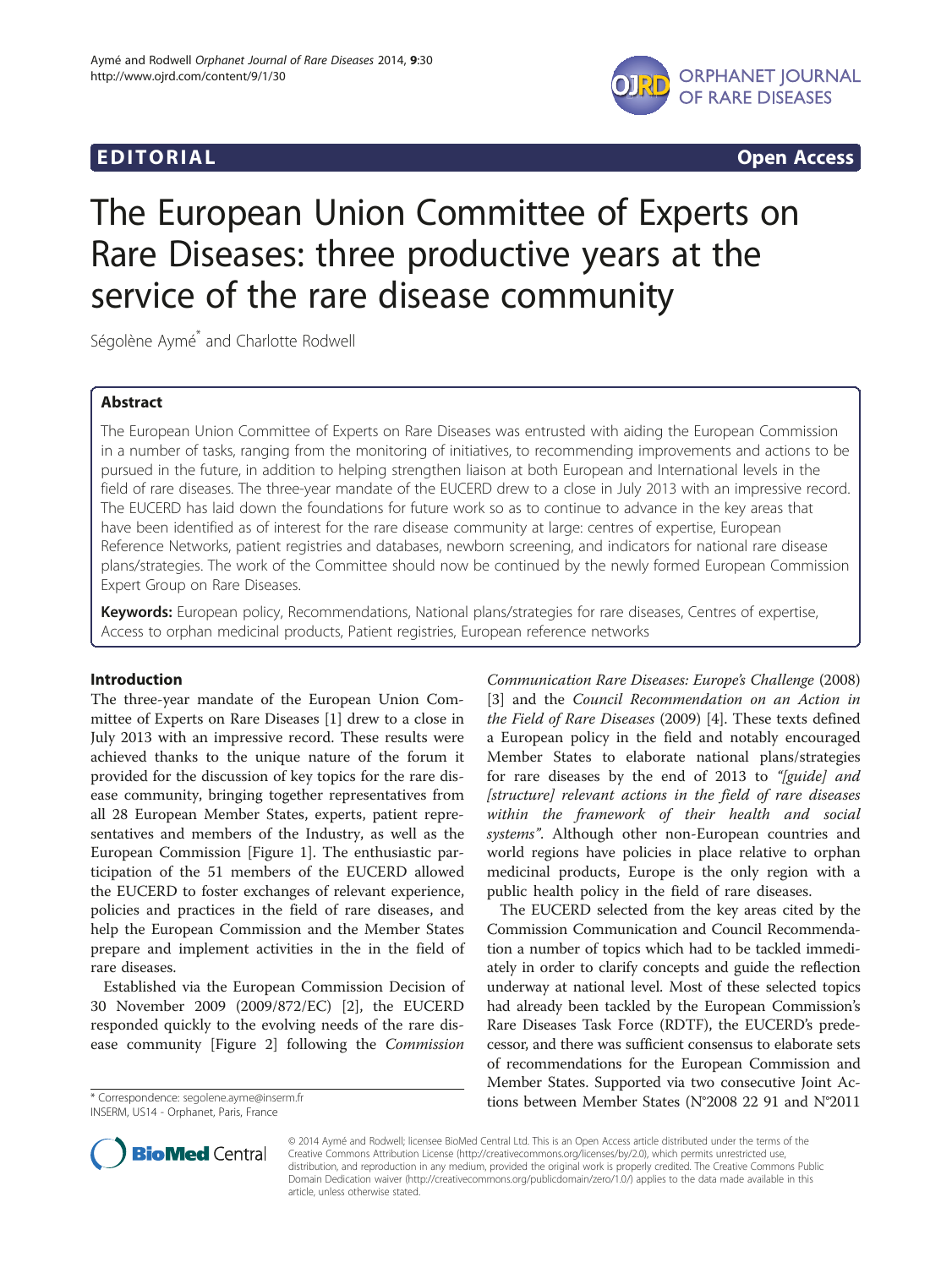<span id="page-1-0"></span>

22 01), the EUCERD thus organised a number of expert workshops over the years to elaborate the recommendations in areas concerning the organisation of expert services (centres of expertise and European Reference Networks), data collection, and access to medicines. For each topic the process started with the identification of the scope of the issue and a fact-finding mission concerning the state of the art of the topic. This information was

used to produce a preliminary report, or a draft recommendation, which provided material in turn for an expert workshop to discuss and elaborate a recommendation which was then submitted for discussion and adoption by the EUCERD [Figure [3\]](#page-2-0). The Recommendations have been disseminated by the members of the Committee and through OrphaNews Europe [[5\]](#page-6-0), the newsletter of the committee with 14 000 registered readers.

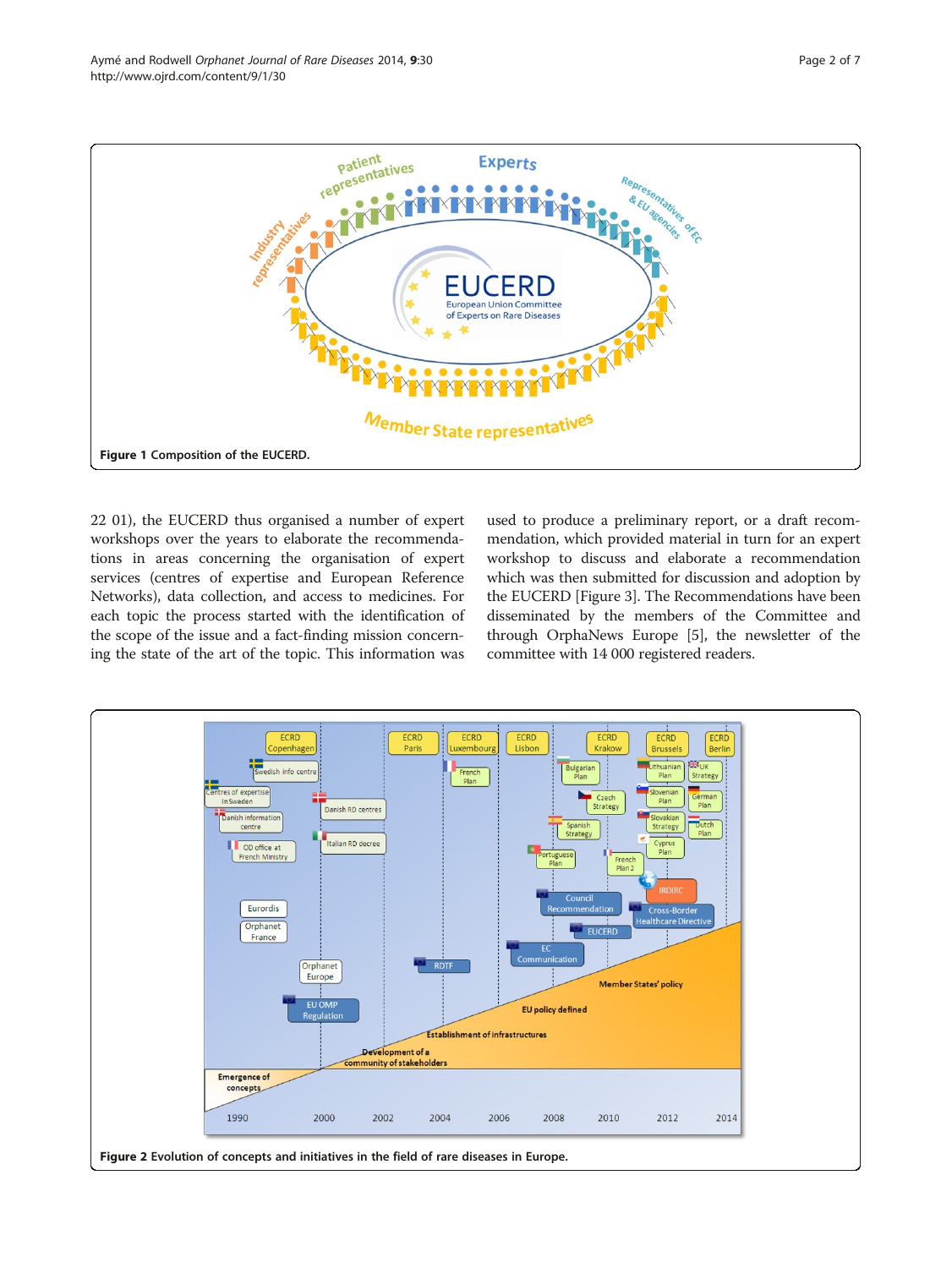<span id="page-2-0"></span>

## Centres of expertise : the key stone of national plans and strategies for rare diseases and a step towards European networks

The first area of the Council Recommendation to be dealt with by the Committee concerned the centres of expertise for rare diseases and European Reference Networks for rare diseases. The identification, and creation, of centres of expertise for rare disease is a key element of the Council Recommendation and central to national rare disease plans/strategies. There are around 6 000 rare diseases and most are unknown to healthcare professionals so rare

diseases patients suffer from not knowing where to consult. To overcome this, some Member States have established centres specialised in some rare diseases/groups of rare diseases which have proven to be very efficient in providing quality of care for patients. The networking of these centres could lead to the gathering of the scarce expertise concerning these diseases at European level, in order to ensure equal access to accurate information, appropriate and timely diagnosis and high quality care for rare disease patients.

This area had been previously identified by the former RDTF as a priority topic with a dedicated working group, as networks of centres of expertise had been defined by the High Level Working Group on European Centres of Expertise as an area of European added-value with consensus on the benefits of a cross-border approach [\[6](#page-6-0)]. Indeed, the RDTF had previously established a list of criteria for designation of centres of expertise which served as the starting point for the EUCERD's reflection on this subject. Currently, the organisation of centres of expertise varies greatly from country to country: few countries currently have a designation process in place, and the designation criteria vary across these countries, and sometimes even from region to region. By revisiting the work of the RDTF, the EUCERD was able to draft and adopt recommendations relevant to the current situation concerning the definition of the missions, scope and criteria for designation and evaluation of centres of expertise. The EUCERD's Quality Criteria for Centres of Expertise for Rare Diseases in Member States (2011) [[7\]](#page-6-0) have been very well received in the EU Member States and are being actively used as a starting point in the elaboration of the actions concerning the organisation of care in their national plans/strategies. Member States have appreciated the clarification of concepts provided by the Recommendations which can be tailored to the countries' specificities. It is hoped that the use of these Recommendations will help to harmonise the criteria for designation of centres from country to country, in preparation for the establishment of the future European Reference Networks for rare diseases, for which centres of expertise are the building blocks [Table [1](#page-3-0)].

## European Reference Networks for rare diseases: the European dimension of health care pathways

Collaboration of centres of expertise through European Reference Networks (ERNs) is highlighted in the Council Recommendation, whilst the creation of such European structures is a key element of the Directive on the application of patients' rights in cross-border healthcare  $(2011/24/EU)$  (9 March 2011) [[8\]](#page-6-0), which specifically cites rare diseases as an area of interest for ERNs. The concept of ERNs for rare diseases had been developed over a number of years before the creation of the EUCERD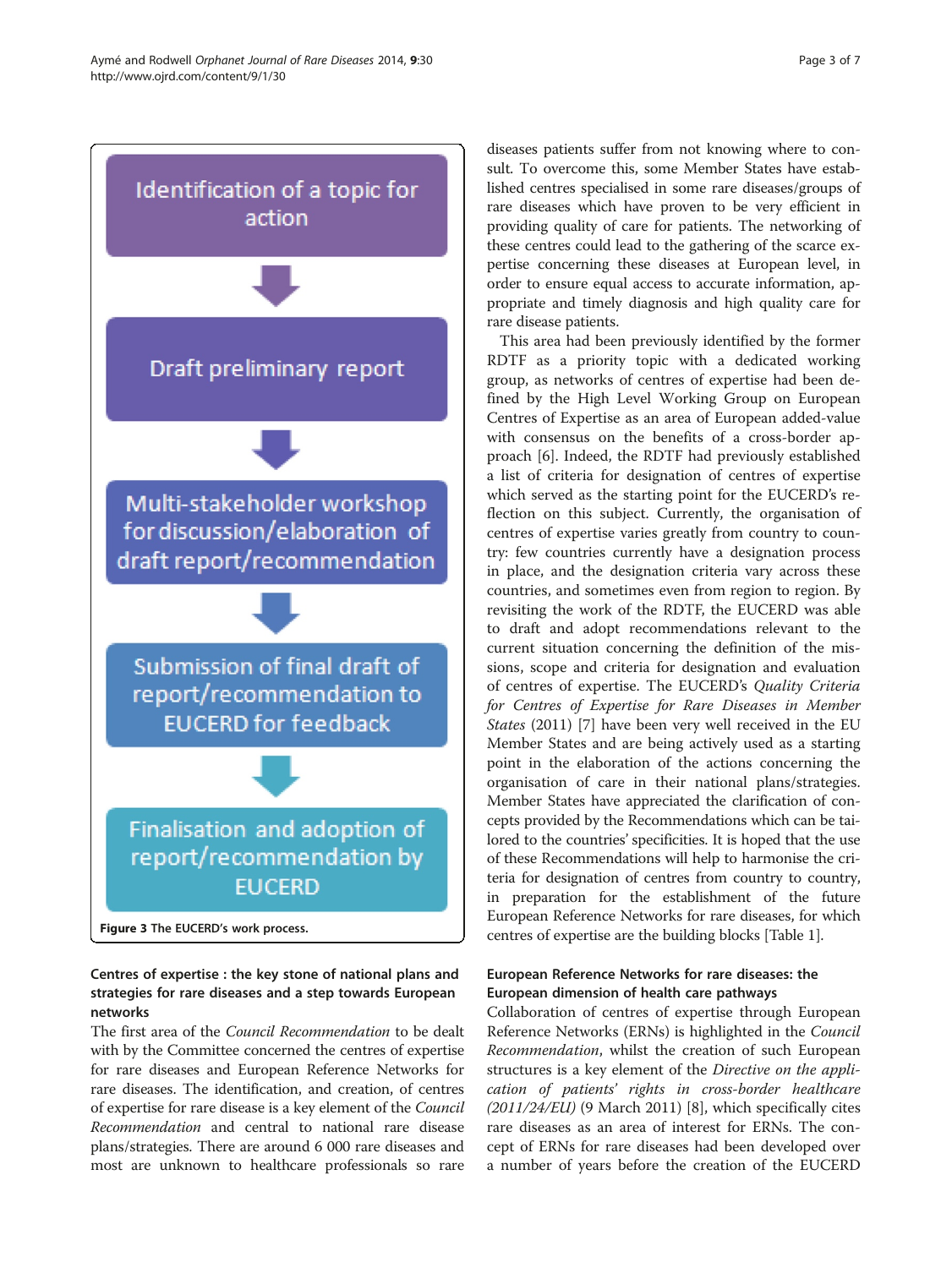#### <span id="page-3-0"></span>Table 1 Key facts and state of play in European countries in December 2013: Centres of expertise for rare diseases  $(CE RD)^1$

- 1 European country with designated CE RD in the scope of a national plan for rare diseases
- 5 European countries with officially designated CE RD
- 15 European countries with non-designated CE RD acknowledged by health authorities to varying degrees
- 9 European countries with CE RD recognised by reputation only
- 16 European countries with plans to designate CE RD in their national plans/strategies for RD
- EUCERD Recommendations on quality criteria for centres of expertise for rare diseases in Member States adopted on 24 October 2011
- Consensus on 45 recommendations covering the mission and scope, criteria for designation, process of designation and evaluation, and European dimension of CE RD

<sup>1</sup>Data as of December 2013, reproduced from S. Aymé, C. Rodwell (eds.), 2014 Report on the State of the Art of Rare Disease Activities in Europe, to be published in July 2014.

by a dedicated RDTF working group mandated by the HLG. This working group ascertained that the treatment of rare diseases demands multidisciplinary care which is sometimes not available at local or national level and worked on establishing a set of recommendations concerning ERNs [\[9](#page-6-0)]. The EUCERD decided, once the concept of centres of expertise was well established, to take stock of this work in the context of the Directive in order to establish a recommendation for both the European Commission and the Member States. The Recommendations on European Reference Networks for Rare Diseases (2013) [[10](#page-6-0)] highlights the specificities of rare diseases to be taken into account when considering the scope, mission, governance, designation and evaluation of such ERNs in the future activities planned around the Cross-Border Healthcare Directive. The reflections during the elaboration of the document have helped develop the concept of ERNs in the field of rare diseases. The adopted EUCERD Recommendations have provided guidance to Member States in process of elaborating the healthcare pathways at both the national and European levels in the scope of their national plans/strategies for rare diseases to ensure that this future possibility is envisaged from their inception. The Recommendations have also now fed into the process underway at the European Commission to prepare the legal framework for the implementation of the future ERNs, of which a number, it is hoped, will be dedicated to rare diseases. Stakeholders are now waiting for confirmation of how the sustainability and designation of these ERNs will be organised at European level. This question has been partially answered by the mention of support for projects concerning the modelling and validation of system methodologies for European Reference Networks in the Horizon 2020 call [[11\]](#page-6-0) [Table 2].

#### Patient registration and data collection: Gathering information at European level on rare diseases

Patient registries are a key aspect of national plans/strategies for rare diseases and are cited as a crucial source of information on rare diseases, in terms of basic and clinical research as well for epidemiological and public health purposes, to be supported at national and European level in the Council Recommendation. Patient registries are a key tool for gathering the scarce knowledge relevant to rare diseases so as to improve the understanding of these conditions and the treatment available to patients, as well as the planning of healthcare services for these diseases. Over 640 rare disease registries exist in Europe according to data extracted from Orphanet [\[12\]](#page-6-0) in December 2013, with the majority concerning diseases of groups of diseases for which there is an innovative treatment either in development or already on the market. At the national level many countries are considering in the scope of their national plans/strategies the best way to collect data relative to rare disease patients, and at the Community level the European Commission is in the process of establishing a European Platform for Rare Disease Registration. The EUCERD thus decided to build on the previous work of the RDTF on patient registries to elaborate a set of Recommendations on Rare Disease Patient Registration and Data Collection [\[13\]](#page-6-0) with the aim of setting down the consensus reached to date and to guide all stakeholders at this crucial moment in the collective reflection on the topic.

The EUCERD's recommendations provide the consensus to date in the field and call for the involvement of all stakeholders in the designing, maintenance and governance of registries in the future, as well as public-private partnerships for long-term sustainability. These recommendations will serve all stakeholders in the field, including Member States establishing their national plans/ strategies for rare diseases, the European Commission services in their reflection on the sustainability of registries for rare diseases at European level, and members of the Industry looking to fulfil their post-market authorisation obligations. These recommendations are also feeding into discussions on data collection and registration underway at international level in the working groups of the International Rare Disease Research Consortium (IRDiRC) [[14](#page-6-0)]

#### Table 2 Key facts : European Reference Networks (ERNs) for rare diseases

- Rare diseases cited in Directive on the application of patients' rights in cross border healthcare (2011/24/EU) (9 March 2011) as priority area for ERNs
- EUCERD Recommendations on European Reference Networks for Rare Diseases adopted on 31 January 2013
- Consensus on 21 recommendations covering mission, vision and scope, governance, composition, funding and evaluation, and designation of ERNs for Rare Diseases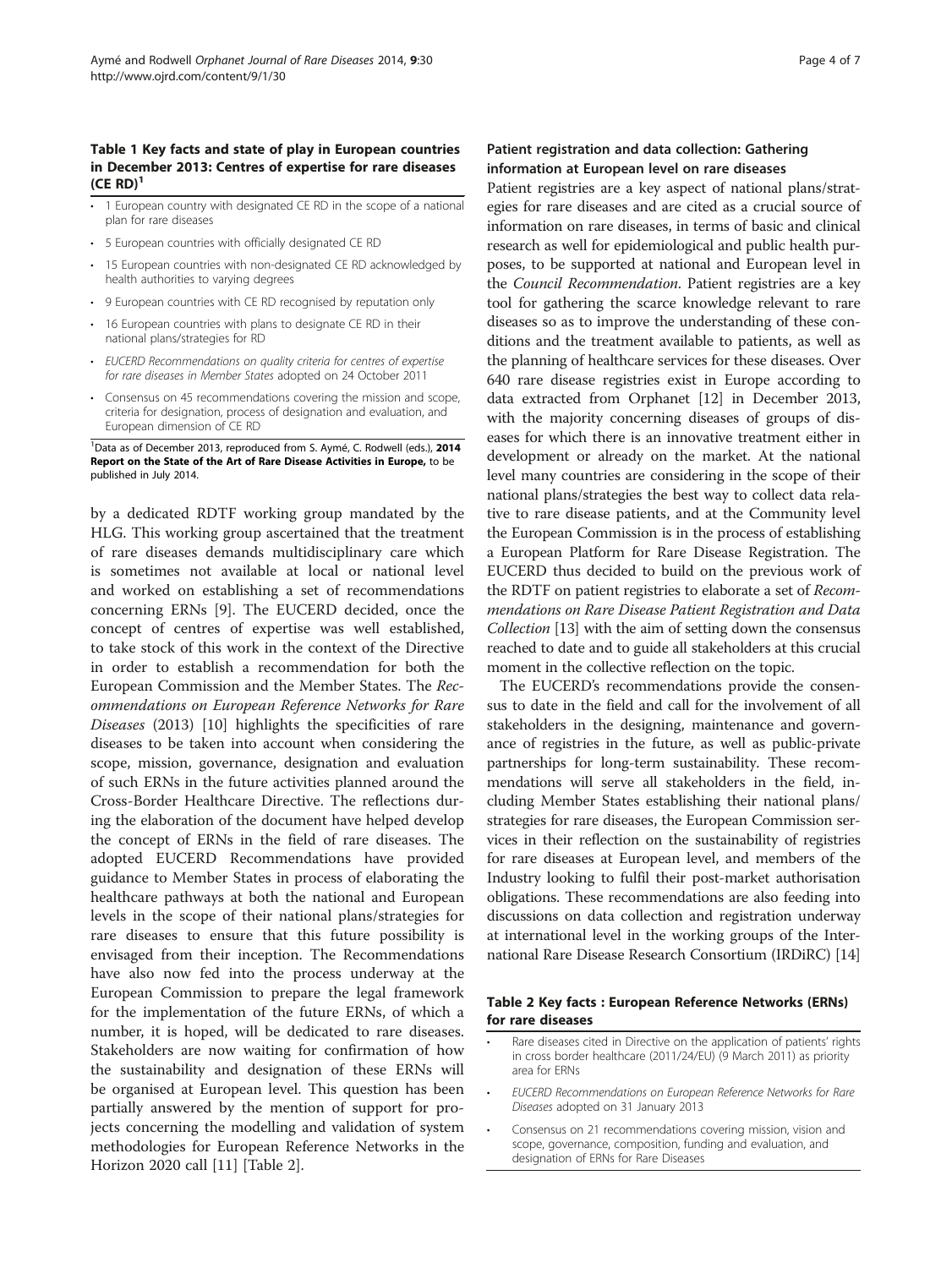notably concerning interoperability and pooling of data for research purposes. Stakeholders at European and national level are now awaiting more information from the Commission concerning the mission of the European platform [Table 3].

## Steps towards better and timely access to orphan medicinal products for rare diseases : Improving the Clinical Added Value of Orphan Medicinal Products information flow

The EUCERD also worked, at the request of the European Commission following a Tender report on the subject, on the issue of equitable and timely access to approved orphan medicinal products for rare diseases. This matter is highlighted by the Communication and Council Recommendation where sharing of relevant knowledge is promoted in order to "minimise delays in access to orphan drugs for rare disease patients". Although the European Regulation on Orphan Medicinal Products (141/2000) [[15](#page-6-0)] establishes a centralised procedure for the designation of orphan medicinal products and puts in place incentives for the research, marketing and development of orphan medicinal products, access to these medicines is often difficult and unequal from country to country. In order to advance the reflection on this matter, the EUCERD brought together key stakeholders to discuss these issues and adopted in 2012 a Recommendation on Improving Informed Decisions Based on the Clinical Added Value of Orphan Medicinal Products Information Flow [\[16\]](#page-6-0). The EUCERD's recommendation highlights potential ways to facilitate scientific information exchange in order to support Member States in their processes of making informed decisions on the scientific assessment of the clinical effectiveness of an orphan medicinal product. The EUCERD recommends creating an information flow between individual Member States and between Member States and EU bodies to bridge existing knowledge gaps, especially at the time of market authorisation. Ultimately this will accelerate access to approved orphan medicinal products by providing the most robust set of information possible, while encouraging pricing and reimbursement decisions

#### Table 3 Key facts and state of play in December 2013: Rare disease patient registration and data collection

- Around 640 rare disease registries in Europe<sup>1</sup>
- Majority of registries are academic
- Some RD have more than one registry, many RD have no registry
- EUCERD Core Recommendations on Rare Disease Patient Registration and Data Collection adopted on 5 June 2013
- Consensus on 6 main areas : international operability, sources of data, collection of data, good practices, use of data for regulatory purposes, and sustainability

<sup>1</sup> Data as of December 2013 from Orphanet [\[www.orpha.net](http://www.orpha.net/)] concerning European Member States and surrounding European countries in the Orphanet Consortium.

based on the value of these products and promoting good medical practices throughout the EU. This recommendation is the fruit of dedicated participation from all stakeholders, and has been warmly welcomed by across the board. The EUCERD has submitted this proposal to the European Commission in order to inform the next steps in the process. Stakeholders now await further details concerning pilot initiatives concerning suggested actions at European level [Table 4].

#### Indicators for rare disease national plans/strategies : Monitoring the progress made in national policy

To provide Member States elaborating their national plans/strategies for rare diseases with guidance concerning indicators to help monitor the elaboration and implementation of these plans at European level, the EUCERD has also adopted Recommendations on core indicators for rare disease national plans/strategies (2013) [[17\]](#page-6-0). Indicators are vital tools for assessing the outcomes and success of these measures. These indicators were also intended to provide data for the European Commission's report on the implementation of the Commission Communication and Council Recommendation and to serve as a basis for indicators at national level. Although each country will have to tailor indicators to suit the measures foreseen in their national plan/strategy, the Recommendations may serve as a starting point for some countries. They will be reviewed in time to reflect the experience of Member States in the monitoring of their plans/strategies.

#### Newborn screening: A definition of possible areas of European collaboration

The EUCERD also decided to investigate areas of potential collaboration at European level in the field of newborn screening, at the request of the European Commission following a Tender report on the subject [[18\]](#page-6-0). Currently, a great heterogeneity of practices can be observed from country to country in the EU and there is no systematic

#### Table 4 Key facts and state of play in December 2013: The clinical added value of Orphan Medicinal Products<sup>1</sup>

- 1234 positive opinions for orphan product designation from 1798 applications submitted since 2000 at EU level and a total of 1219 European Commission designations
- 85 orphan designated products have received marketing authorisation by end of 2013 at EU level
- EUCERD Recommendation on Improving Informed Decisions Based on the Clinical Added Value of Orphan Medicinal Products Information Flow adopted in September 2012
- Recommendation proposes four key time points for information sharing to improve the pricing and reimbursement decision process

<sup>1</sup>Data from the report of the European Medicines Agency's Committee on Orphan Medicinal Products December 2013 [[http://www.ema.europa.eu/docs/](http://www.ema.europa.eu/docs/en_GB/document_library/Committee_meeting_report/2014/01/WC500159429.pdf) [en\\_GB/document\\_library/Committee\\_meeting\\_report/2014/01/WC500159429.](http://www.ema.europa.eu/docs/en_GB/document_library/Committee_meeting_report/2014/01/WC500159429.pdf) [pdf\]](http://www.ema.europa.eu/docs/en_GB/document_library/Committee_meeting_report/2014/01/WC500159429.pdf).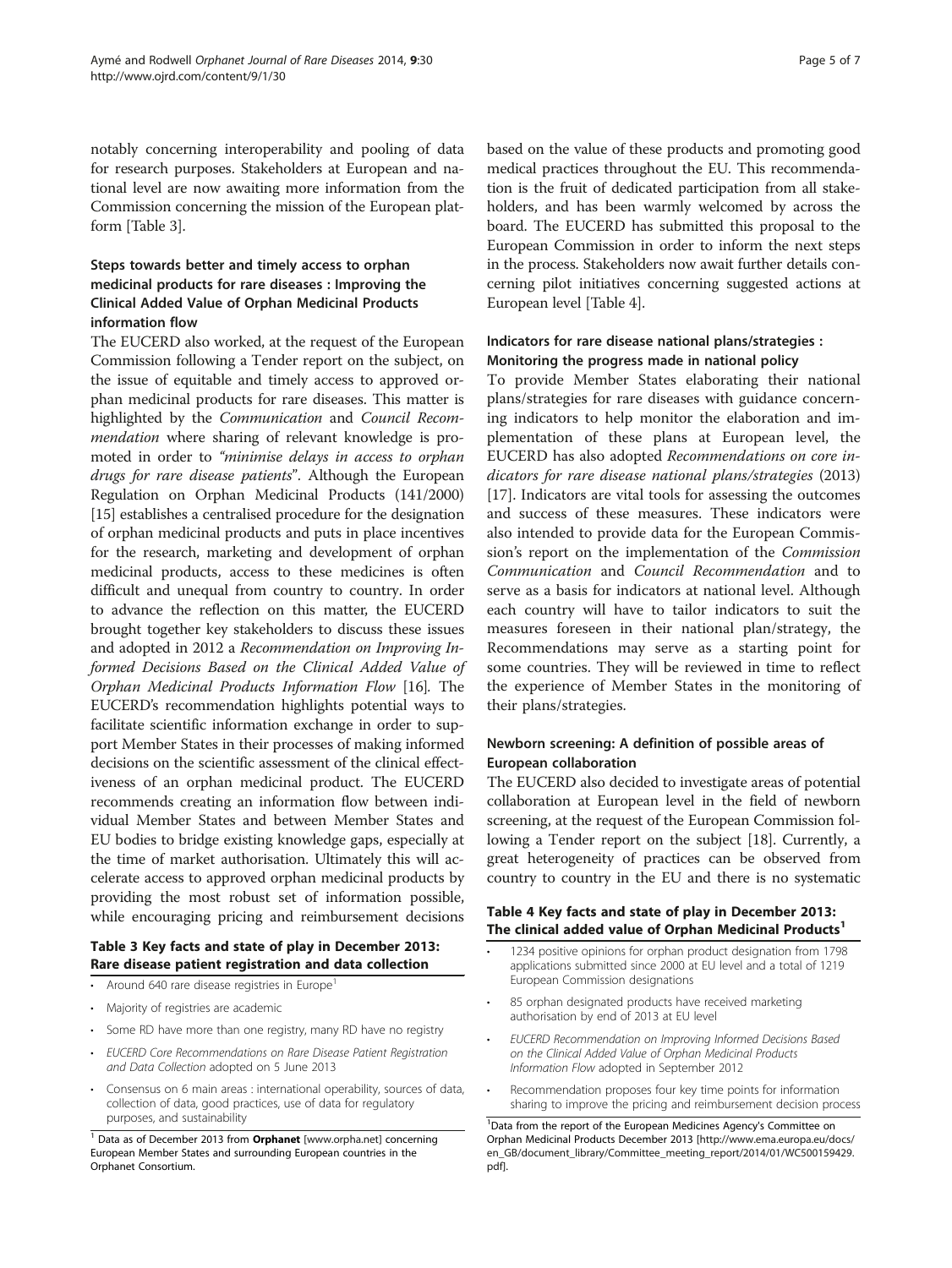approach to this topic at EU level : this considered, the EUCERD took its cue from the Council Recommendation encourages that Member States "develop European guidelines […] population screening, while respecting national decisions and competences". After examining the results of the Tender study, the Committee was able to identify a number of possible topics for collaboration which respected the principle of subsidarity and after discussion on the subject at Committee level an Opinion [[19](#page-6-0)] was adopted in July 2013. It was decided to not prioritise these elements, which were submitted as an Opinion to the European Commission, the Member States and third parties for further consideration. This document is an important first step in this complicated area.

#### The EUCERD State of the Art Report: Monitoring progress and reporting on initiatives

The EUCERD has played an important role in the monitoring and dissemination of the results of measures taken at Community and national level in the field of rare diseases, both through the annual report on the State of the Art of Rare Disease Activities in Europe [[20](#page-6-0)] and the bimonthly newsletter of the EUCERD OrphaNews Europe [[5\]](#page-6-0). The *State of the Art* report is a comprehensive document updated each year which presents the current state of activities at both European and Member State level in a range of different areas of the rare disease field, such as rare disease national plans/strategies, expert services, patient organisations, research and orphan medicinal product policy. The first volume of the report presents an overview of the field which presents to the general public in an easily accessible manner the achievements to date and challenges for the future, whereas the following volumes present the environment in greater detail. The report is also available in country-specific volumes for reuse at national level to inform stakeholders of the state of play.

Both the report and the newsletter are supported by the EUCERD Joint Action and entrusted to the Scientific Secretariat of the EUCERD, with valuable contributions and input from members of the Committee. Notably, the information collected for the OrphaNews Europe newsletter and *State of Art* report have contributed to the preparation of the Commission reports on the implementation of the Commission Communication and Council Recommendation, currently underway. This report from the Commission will help determine what has been achieved to date and the measures to be taken in the future in the field of rare diseases at European level.

#### Promoting cooperation across Europe and beyond

The EUCERD was also charged with assisting the Commission in international cooperation on matters relating to rare diseases. To this end, the EUCERD has welcomed representatives of third countries, such as Japan, to its meetings to partake in discussions and share experiences. The EUCERD has also promoted liaison with other groups implicated in the field of rare diseases (e.g. IRDiRC [[14\]](#page-6-0), EUnetHTA [\[21](#page-6-0)], European Partnership Action Against Cancer [[22\]](#page-6-0), PARENT Joint Action [\[23](#page-6-0)] by inviting representatives to their meetings and including them in expert workshops, as well as participating in their meetings and workshops, to ensure that relevant experience is shared across different groups and fields. The EUCERD Joint Action is also working hard to liaise with other EC-funded projects implicated in the field of rare diseases to ensure that results are disseminated and duplication of efforts are avoided.

### Conclusion

The unique forum of stakeholders provided by the EUCERD has been a key factor in the success of the Committee in advancing discussions on important topics for the rare disease community. The Members have shown dedication and perseverance over the past three years, helping the Committee to achieve much in a relatively short space of time. Great advances have been made in developing concepts, reaching consensus and establishing recommendations for a number of key topics which will be at the centre of national and European rare disease policy in the coming years. The successful collaboration and outputs of the EUCERD is a source of inspiration for countries and regions throughout the world. The EUCERD has laid down the foundations, but much more work is needed in the future as we move from the stage of elaboration to the stage of implementation of these initiatives and policies. It is hoped that the European Commission Expert Group on Rare Diseases, which replaces the EUCERD as of January 2014, will be as efficient and productive as the former Committee in their new mandate so as to not lose the momentum gathered under the EUCERD concerning the main questions and problems faced by the rare disease community.

#### Competing interests

The authors declare that they have no competing interests.

#### Authors' contributions

SA and CR carried out the analysis of the actions of the EUCERD described in this manuscript, and CR drafted and finalised the manuscript. All authors read and approved the final manuscript.

#### Acknowledgements

The authors would like to thank all the Members of the EUCERD for their implication in the work described in this article. The work of the Scientific Secretariat of the European Union Committee of Experts on Rare Diseases was financed by two consecutive Joint Actions between Member States from the European Commission's Executive Agency for Health and Consumers: the Scientific Secretariat of the European Union Committee of Rare Diseases Joint Action N° 2008 22 91 and European Union Committee of Rare Diseases Joint Action: Working for Rare Diseases N° 2011 22 01.